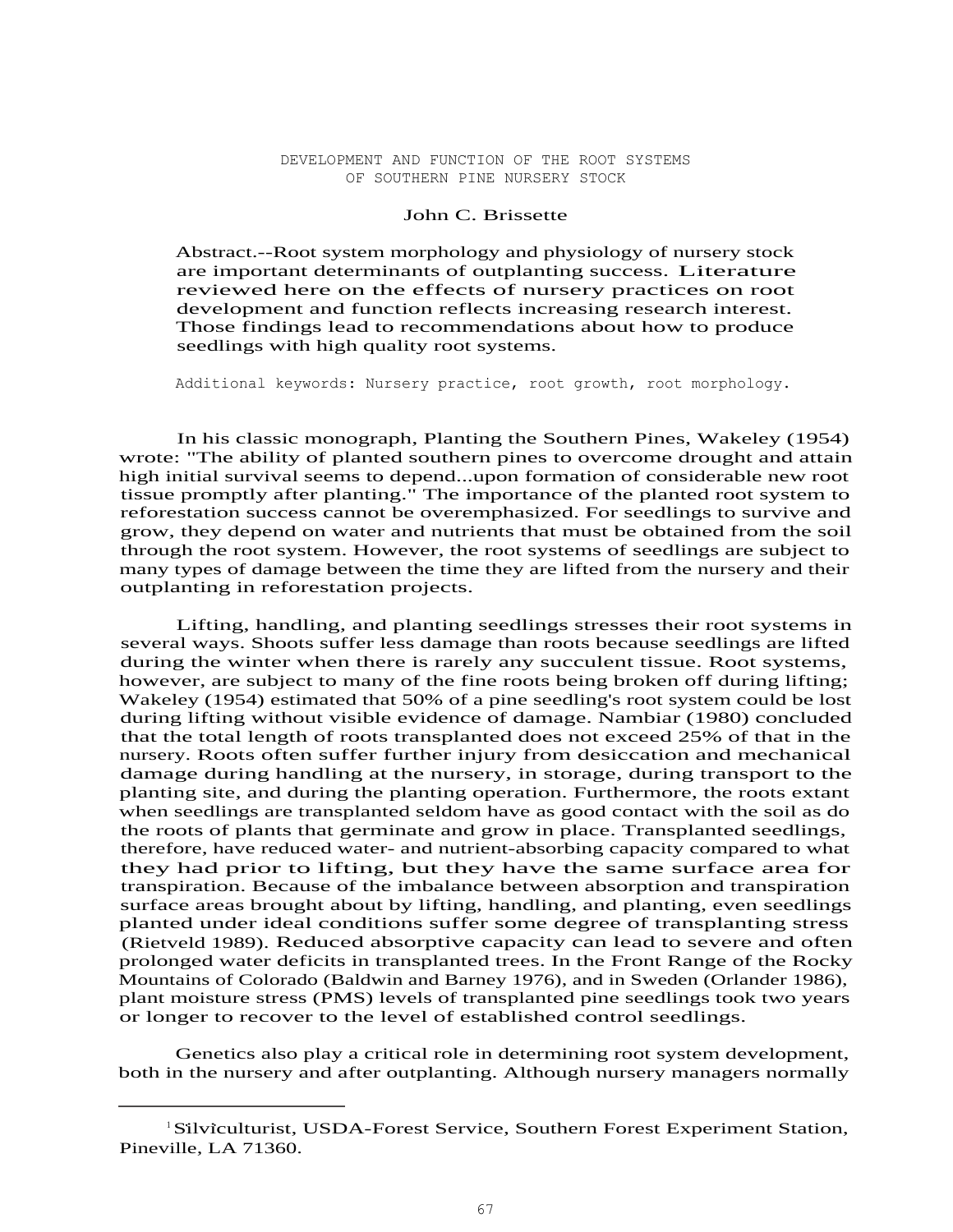have little control over the seed sources or families they grow, when applying any nursery culture practice one should take into account the importance of genetics to root development.

The impacts of reforestation practices on seedling root systems must be an important concern to nursery managers and silviculturists. The damage potential to root systems between lifting and planting and the genetic patterning of root development can both be addressed through prudent application of several key practices in the nursery and during storage and handling. Any treatment that a manager applies affects seedling root systems, and, as Wakeley stated, survival will largely depend on the quality of the root systems.

This paper reviews pertinent literature describing the effects of various nursery practices on the morphology and physiology of southern pine seedling root systems. The practices that will be emphasized are those that have the greatest impact on root development and function: seedbed density, fertilization, irrigation, root culture, and lift and store procedures.

#### NURSERY PRACTICE AND ROOT SYSTEM DEVELOPMENT

#### Seedbed Density

The size of seedling root systems, measured as ovendry weight or as volume of water displaced, increases as seedbed density decreases (Brissette and Carlson 1987a,b, Carlson 1986, Hatchell 1985, Mexal 1981, Nebgen and Meyer 1985, Rowan 1985, Switzer and Nelson 1963). The relationship between seedbed density and root system size tends to be very strong. In a study with shortleaf pine, seedbed density explained 98% of the variation measured in mean root volume for seedlings grown at a range of densities averaging between 11 and 34 seedlings per ft<sup>2</sup> (Figure 1) (Brissette and Carlson 1987a). Over a range of seedbed densities from 10 to 45 seedlings per ft<sup>2</sup>, density accounted for 77% of the variation in root weight of loblolly pine, and 90% of the variation in the number of first-order lateral roots (Rowan 1985). The number of first-order lateral roots has been shown to be a good indicator of pine seedling quality (Hallgren and Tauer 1989, Kormanik 1989, Nambiar 1980), probably because lateral roots represent the sites for new root initiation and elongation (Carlson 1986, DeWald and Feret 1988).

Root growth potential (RGP) is a measure of the ability of nursery stock to initiate and elongate new roots. RGP is most often measured as the number of new roots longer than some specified length--e.g.  $> 1$  cm--although it is sometimes measured as length or projected surface area. In general, RGP is directly related to field survival--that is, the greater the RGP, the better is field performance. When the seedlings encounter water stress during establishment, survival is most directly linked to RGP.

Like root weight or volume, RGP increases with decreasing seedbed density (Brissette and Carlson 1987b, South and others 1989). It is likely that RGP is related to root system size and number of first-order laterals, with more new roots produced on large, rather than small root systems (Figure 2) (Brissette and Roberts 1984, Carlson 1986). Therefore, the effect that seedbed density has on root system morphology may account for the apparent relationship between density and RGP (South and others 1989).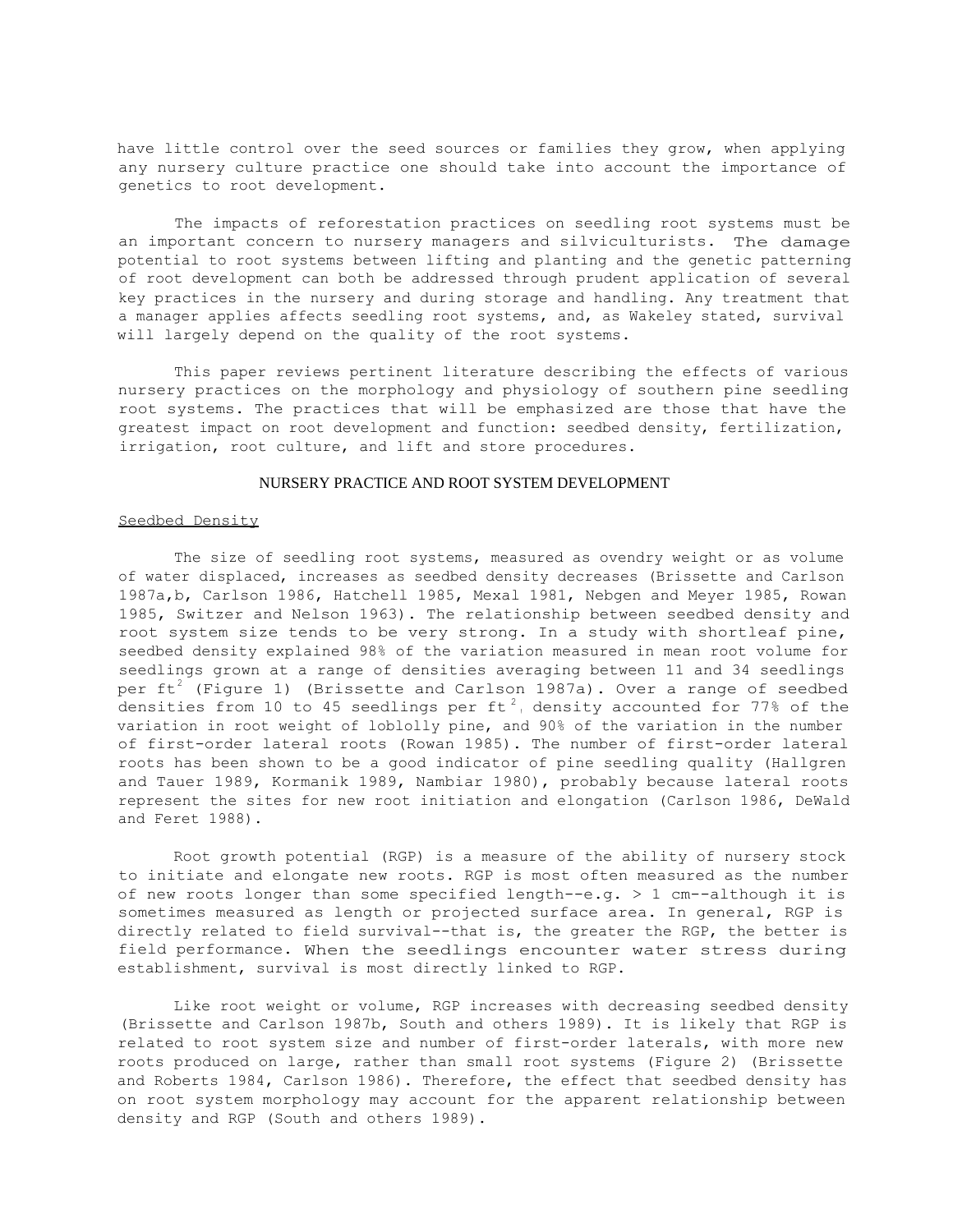The expression of RGP is controlled by a complex interaction of a number of seedling and environmental factors. In general, however, treatments that increase root system size or the number of lateral roots should also increase RGP--if the other factors affecting RGP remain constant.

Before new root growth commences, a transplanted seedling must depend on the planted roots for water and nutrient uptake. Root system size affects the seedling's ability to take up water and nutrients. Among loblolly pine seedlings that had not yet developed any new roots, Carlson (1986) found a positive relationship between root volume and root system absorptive capacity. However, once new roots elongate, the area of new root tissue is more important than the total root system size because new roots are much more absorbent than old roots (Brissette 1990, Carlson 1986, Chung and Kramer 1975, Sands and others 1982).

### **Fertilization**

The fertilization regimen followed at a nursery can affect root system morphology and perhaps physiology. Fertilization effects on root systems depend on the nutrient studied.

The level of soil phosphorus (P) apparently has little impact on the size of shortleaf, loblolly, Virginia, or slash pine root system size, as long as the soil is not deficient in P or other nutrients (Brissette and Carlson 1987b, Fowells and Krauss 1959, McGee 1963). The addition of P, however, increased the shoot-to-root ratio of slash pine, suggesting that shoot growth was stimulated even if root growth was not (McGee 1963).

Adding potassium (K) may increase root growth relative to shoot growth because the shoot-to-root ratio declined with increasing K levels for slash pine seedlings (McGee 1963).

Nitrogen (N) is of particular interest; it is traditionally supplied to nursery stock in topdressings throughout the early part of the growing season. Increasing the total amount of applied N increases the dry weight of both the shoots and the roots. Typically shoot dry weight is increased more than is root dry weight so that as total applied N increases so does the shoot-to-root ratio (Fowells and Krauss 1959, McGee 1963, Switzer and Nelson 1963). However, that general trend is not always the case. In research with shortleaf pine, increasing N from 49 to 152 lb/a produced a significant linear increase in root volume; the highest N rate produced shorter, larger-diameter seedlings than did the lower rates of N (Brissette and Carlson 1987b). Furthermore, these short, stocky seedlings had the most growth during the first year after outplanting2.

The timing of N application can have significant effects. Fertilizing with N at 30 lb/a in August significantly increased root dry weight, but not shoot dry weight, of slash pine seedlings compared with the controls, but shootto-root ratios did not differ (Duryea 1990). In longleaf pine, application of N at 150 lb/a in late October resulted in as much as a 27% increase in the dry

<sup>2</sup> Barnett, J. P. Interim Report #4 to the Task Force on Shortleaf Pine Artificial Regeneration in the Ouachita and Ozark Mountains. (Unpublished Report dated March 23, 1990). USDA For. Serv. South. For. Exp. Stn., Pineville, LA.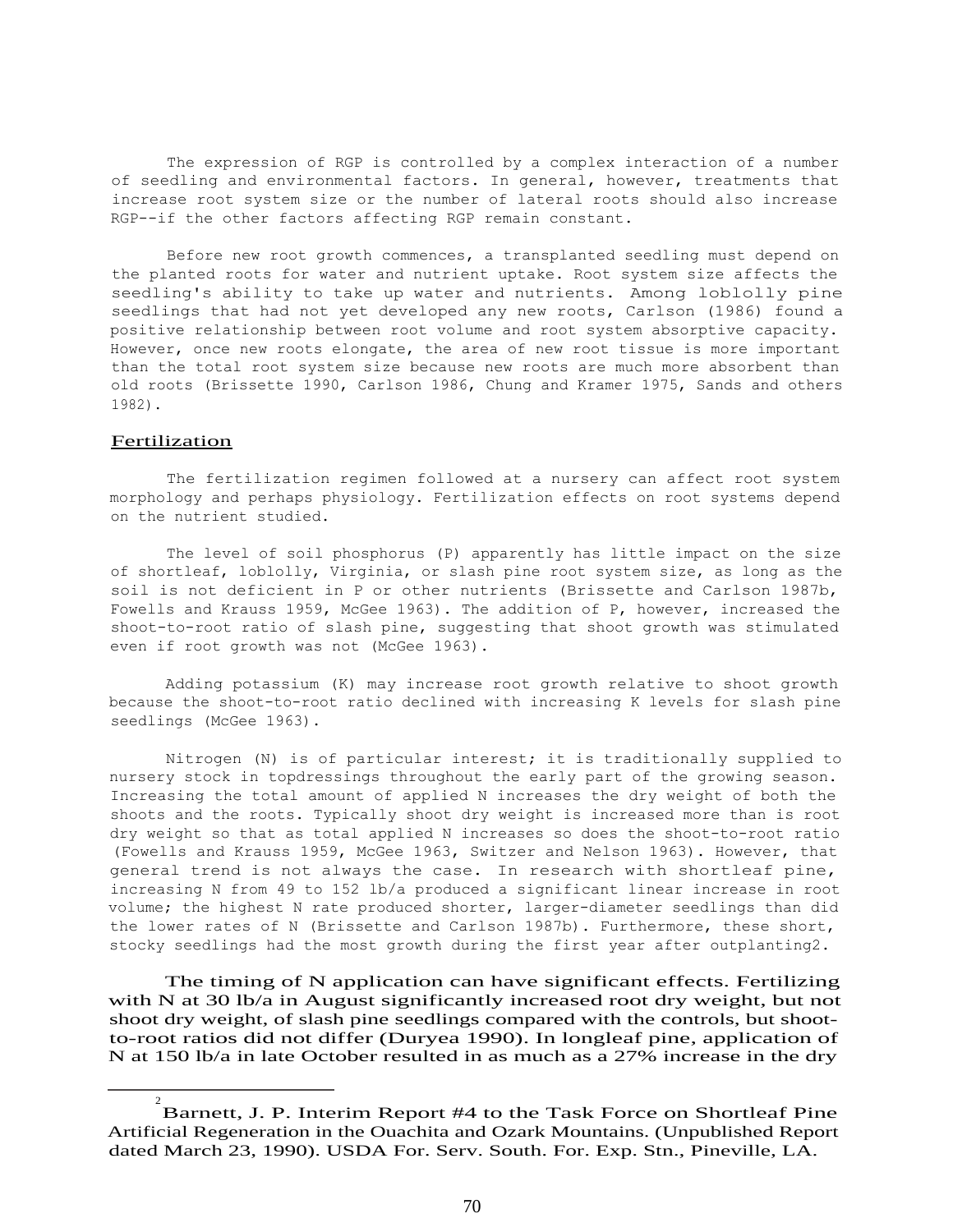## weight of the roots and bud when the seedlings were lifted the following March (Hinesley and Maki 1980).

Fertilization can affect root morphology in other ways. Relatively low levels of N and P in sand culture enhanced the development of mycorrhizal roots in loblolly and Virginia pine seedlings, whereas mycorrhizae structures were not observed at higher levels of those nutrients (Fowells and Krauss 1959). In a container seedling study of longleaf and shortleaf pines, however, high levels of fertilization in a peat-vermiculite medium did not seem to inhibit the development of Thelephora terrestris mycorrhizae (Barnett 1982).

The effects of fertilization on RGP are not clearly defined, partly because any influence that fertilization has on RGP is confounded by the impact on root morphology. In a shortleaf pine nutrient-density study by Brissette and Carlson (1987b), RGP was affected by an interaction between seedbed density and total N applied. At a low mean density of 12.6 seedlings per ft<sup>2</sup>, RGP increased with increasing N, but, at mean densities of 20 or more, the relationship between N and RGP was not consistent.

A recent innovation in topdressing with N is application of the fertilizer at an increasing rate as the seedlings grow, rather than the conventional method of several applications at equal rates. In container red pine, this technique produced larger seedlings with smaller shoot-to-root ratios compared to the conventional method (Timmer and Armstrong 1987). Application of N at 80 lb/a, either at equal or increasing rates, interacted with half-sib family to influence root system morphology and RGP of shortleaf pine seedlings (Figure 3) (Brissette and others 1989b). Among the three families studied, the responses varied. Family 138 showed few morphological effects resulting from the method of N application, but it did have greater RGP under the increasing rate regimen. The application method affected the root morphology of Families 322 and 342, but of those two, only Family 342 showed increased RGP from the increasing rate treatment.

The results of the study by Brissette and others (1989b) suggest that the increasing-rate method of N application may improve seedling root quality. However, in a similar study conducted with loblolly pine at a nursery with higher initial fertility the method of N application had no apparent effect on either root or shoot morphology<sup>3</sup>. It appears likely that the nursery soil properties and, perhaps, the fertilization history determine to what extent nutrient management can alter root system morphology or physiology.

### **Irrigation**

Water stress most often limits plant growth. In general, a stress will cause a shift in resource partitioning within a plant, which increases allocation to those organs that depend most on the growth-limiting element of the environment (Hunt and Nicholls 1986). For example, limited water availability should increase root development at the expense of shoot growth because more root mass is needed to absorb sufficient water.

<sup>&</sup>lt;sup>3</sup>Brissette, J. C. The effects of nitrogen fertilization on seedling characteristics and field performance of bare-root loblolly pine. (Unpublished study results). USDA For. Serv. South. For. Exp. Stn., Pineville, LA.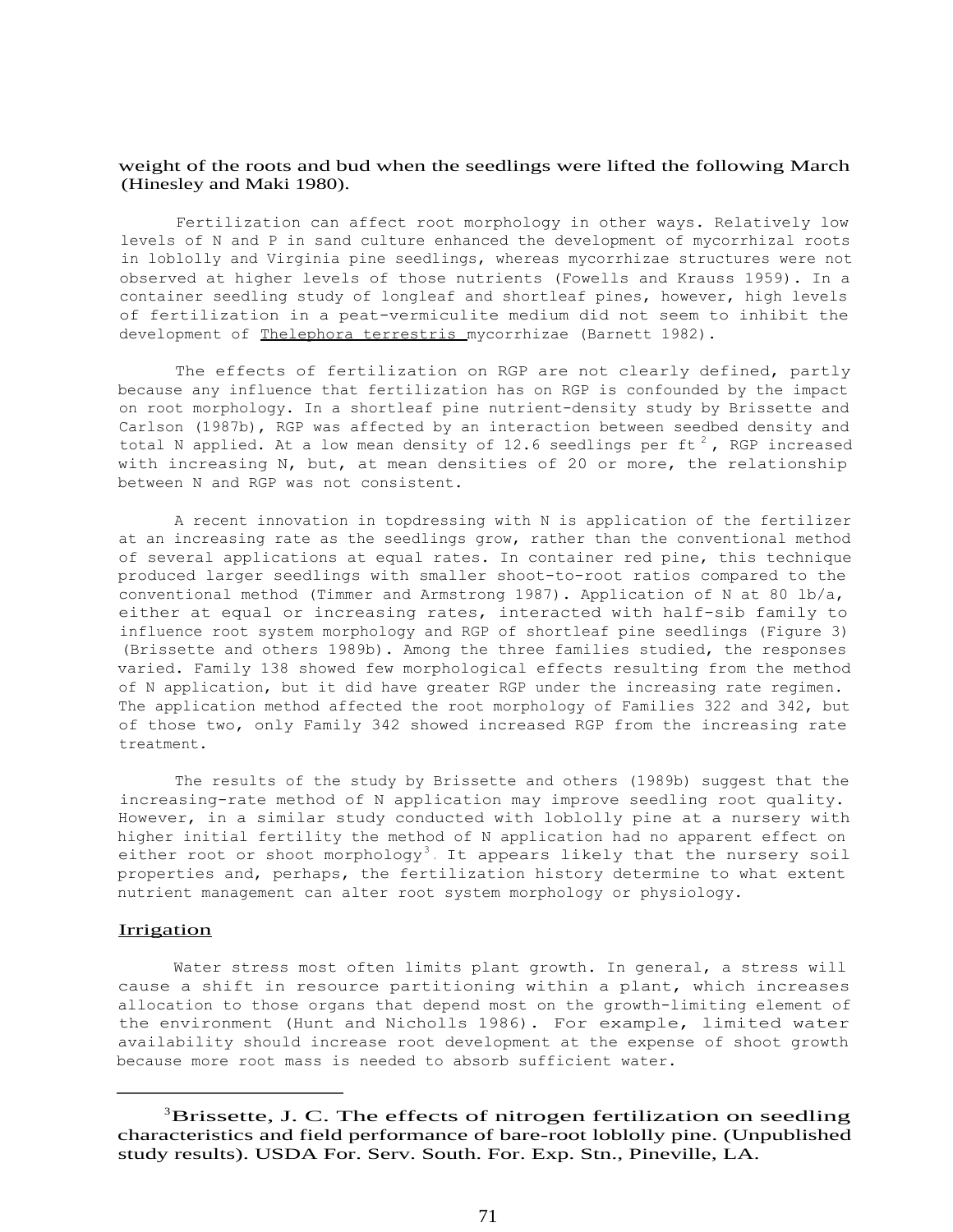

**r**

Figure 3. Effects of half-sib family and whether N was applied in equal increments (solid bars) or at a geometrically increasing rate (cross hatched bars) on the RCP (projected surface area) of bare-root shortleaf pine seedlings (from Brissette and others 1989b).

In a pot study of several seed sources of loblolly pine, dry weight partitioning between roots and shoots of seedlings was compared under either well watered or recurring drought conditions (Bongarten and Teskey 1987). Compared to the well watered seedlings, the water-stressed plants allocated significantly more of their growth to the roots than to the shoots. However, one year after germination, the total dry weight of the stressed seedlings averaged only 30% that of the well watered plants. Although it is feasible to increase root growth relative to shoot growth by limiting water in the nursery, care must be exercised not to allow seedlings to be stressed to the extent that root growth as well *as* shoot growth is markedly reduced.

In a study of nursery irrigation late in the growing season (September to November), irrigated seedlings had significantly heavier root systems than did non-irrigated seedlings (Williams and others 1988). Thus, timing irrigation to coincide with a period of root growth can also enhance root development.

In the study by Williams and others (1988), fall irrigation had no effect on RGP. In a study by Hennessey and Dougherty (1984), loblolly pine seedlings that had been moderately water-stressed by subjection to a predawn xylem pressure potential (or PMS) of 7.5 bars before irrigating had nearly three times as much RGP as control seedlings watered when predawn PMS reached only 2.5 bars.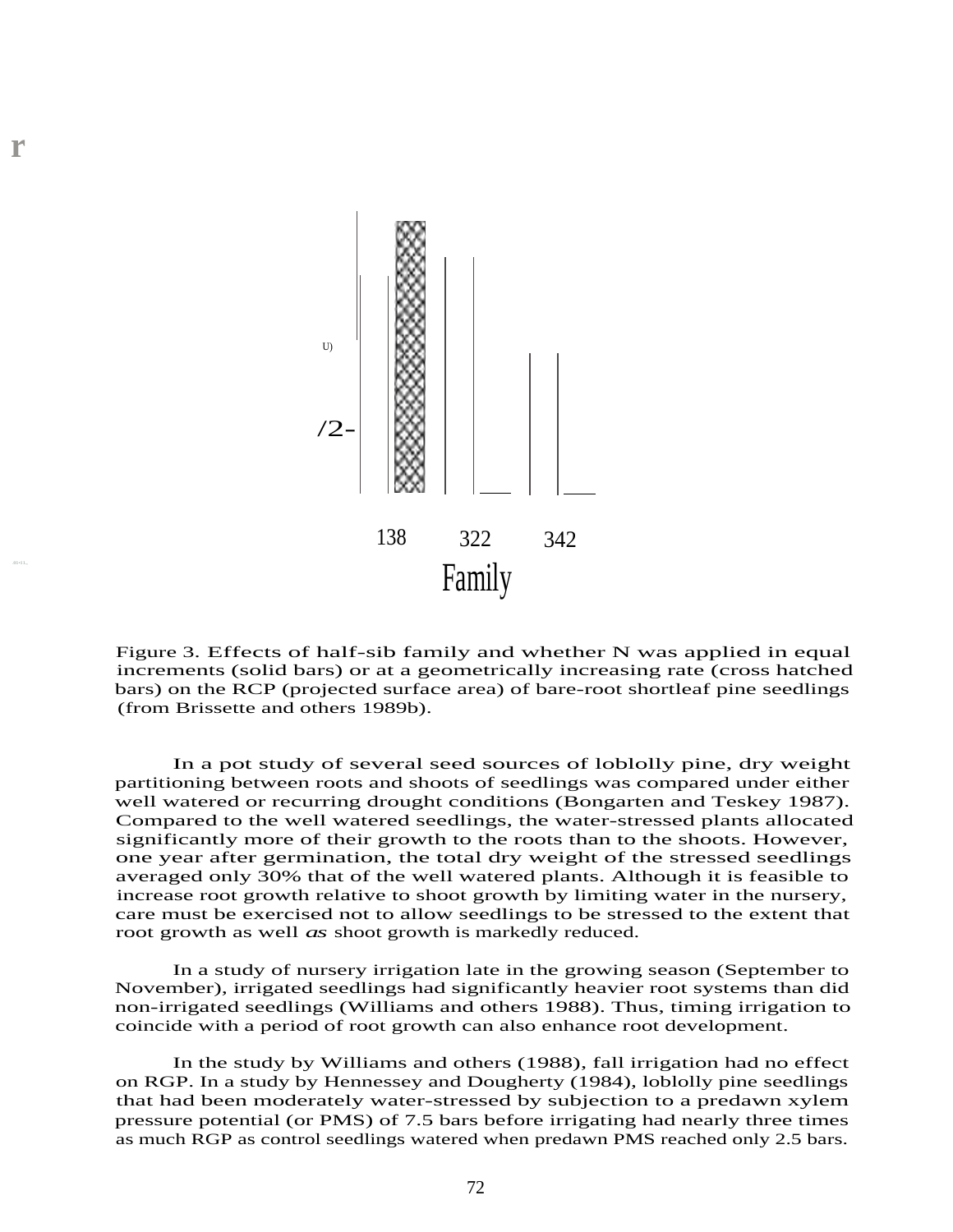## Root Culture

Root culture in the nursery consists of undercutting, wrenching, and lateral root pruning. At some nurseries, roots are laterally pruned and undercut shortly before lifting to make seedling harvesting easier and less damaging to the root systems. At other nurseries, various combinations of undercutting, wrenching, and lateral root pruning are used as techniques to develop more fibrous root systems. The extent to which root culture alters root system morphology depends upon the timing of the treatment and, probably, on the nursery soil as well. Root culture techniques may also interact with other nursery practices such as seedbed density and irrigation and fertilization regimens. Consequently, the results of root-pruning studies in the nursery have not been consistent.

Shoulders (1965) reported that undercutting at 7 in. in early August retarded the height growth of loblolly and slash pine seedlings but was inconsistent in its effects on survival; he did not discuss effects of the treatment on root morphology. For longleaf pine, however, undercutting did improve survival (Shoulders 1965). For loblolly pine seedlings, Tanaka and others (1976) showed that undercutting followed by periodic wrenching reduced shoot height and diameter, increased the proportion of lateral roots, and improved survival. A later study at the same nursery (Venator and Mexal 1981) showed no effects of wrenching on root morphology or survival of loblolly pine. In a recent study at the Ashe nursery in southern Mississippi<sup>4</sup>, bi-weekly wrenching starting in either July or August increased the estimated root surface area, or root area index (RAI), compared to unwrenched seedlings (Figure 4). For loblolly pine grown in Virginia, Dierauf and Olinger (1982) showed that undercutting reduced shoot growth in the nursery beds and slightly improved first-year field growth, but they did not measure treatment effects on root morphology. In a follow-up study, Feret and Kreh (1986) showed that undercutting in August and September reduced shoot height and diameter, and increased root dry weight compared to untreated seedlings; moreover, undercutting resulted in a slight increase in RGP, although the effect was not prominent  $(p = 0.20)$ .

## Lift and Store Procedures

Lift date and storage duration can affect both seedling morphology and physiology. Although height growth normally stops in the nursery before the lifting season begins, diameter and root growth often continue throughout the winter (Huberman 1940, Garner and Dierauf 1976, Zimmermann and Brown 1971). For loblolly pine seedlings growing in a Virginia nursery, shoot dry weight increased 45% between October 1 and March 1, while root dry weight increased 189% (Garner and Dierauf 1976). Thus, the shoot-to-root ratio decreased from 5.5 to 2.8 over that period.

The expected development of RGP for tree seedlings growing in temperate climates is an increase throughout the fall and winter, a peak in mid-winter, then a relatively rapid decline just prior to budbreak (Ritchie and Dunlap

<sup>4</sup> Brissette, J. C. The effects of root pruning on dry matter partitioning and field performance of bare-root loblolly pine seedlings. (Unpublished study results). USDA For. Serv. South. For. Exp. Stn., Pineville, LA.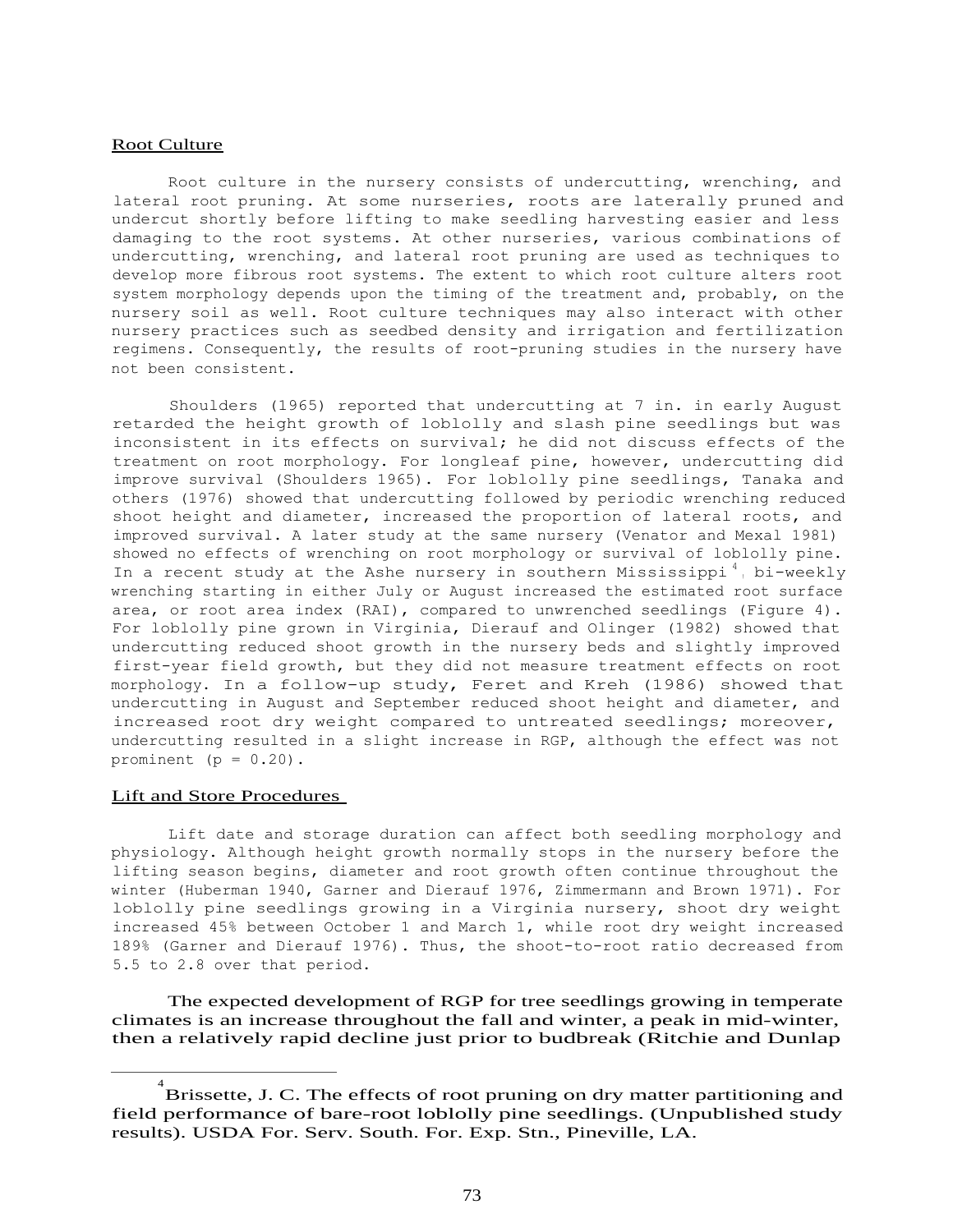1980). Because of the warm climate, the southern pines do not adhere to that pattern as strictly as do northern or northwestern conifers. In fact, a number of seasonal patterns in RGP have been reported for pine seedlings grown at various locations in the South.



Figure 4. Effects of bi-weekly wrenching starting in either July or August on the growth in root area index (RAI) of loblolly pine seedlings sown in mid-April. Vertical bars represent  $+1$  standard error at each measurement date.

The use of accumulated chilling in the nursery beds (hours between 32 and 46 °F at 8 in. above the soil surface) to define when stock is lifted, rather than calendar date, eliminates the effects of year-to-year variation in weather conditions. When the RGP of several seed sources of loblolly, longleaf, and slash pines grown at the Ashe nursery was evaluated, Brissette and others (1989a) found a mid-winter peak in RGP at approximately 600 chilling hours for most sources, but some had a nearly constant RGP throughout the lifting season (Figure 5). For loblolly pine from nurseries in both South Carolina and Virginia, Barden and others (1987) reported a decline in RGP after a mid-winter peak, followed by a sharp increase late in the lifting season. The RGP of shortleaf pine grown in southeastern Oklahoma was greatest in December and declined steadily throughout the rest of the winter (Hallgren and Tauer 1989). These inconsistent patterns in RGP development are indicative of the complexity of the relationships among seedling morphology, seedling physiology, the nursery environment, and nursery culture practices.

The duration of cold storage can also affect RGP, depending upon when the seedlings are lifted. For loblolly pine seedlings grown at a nursery in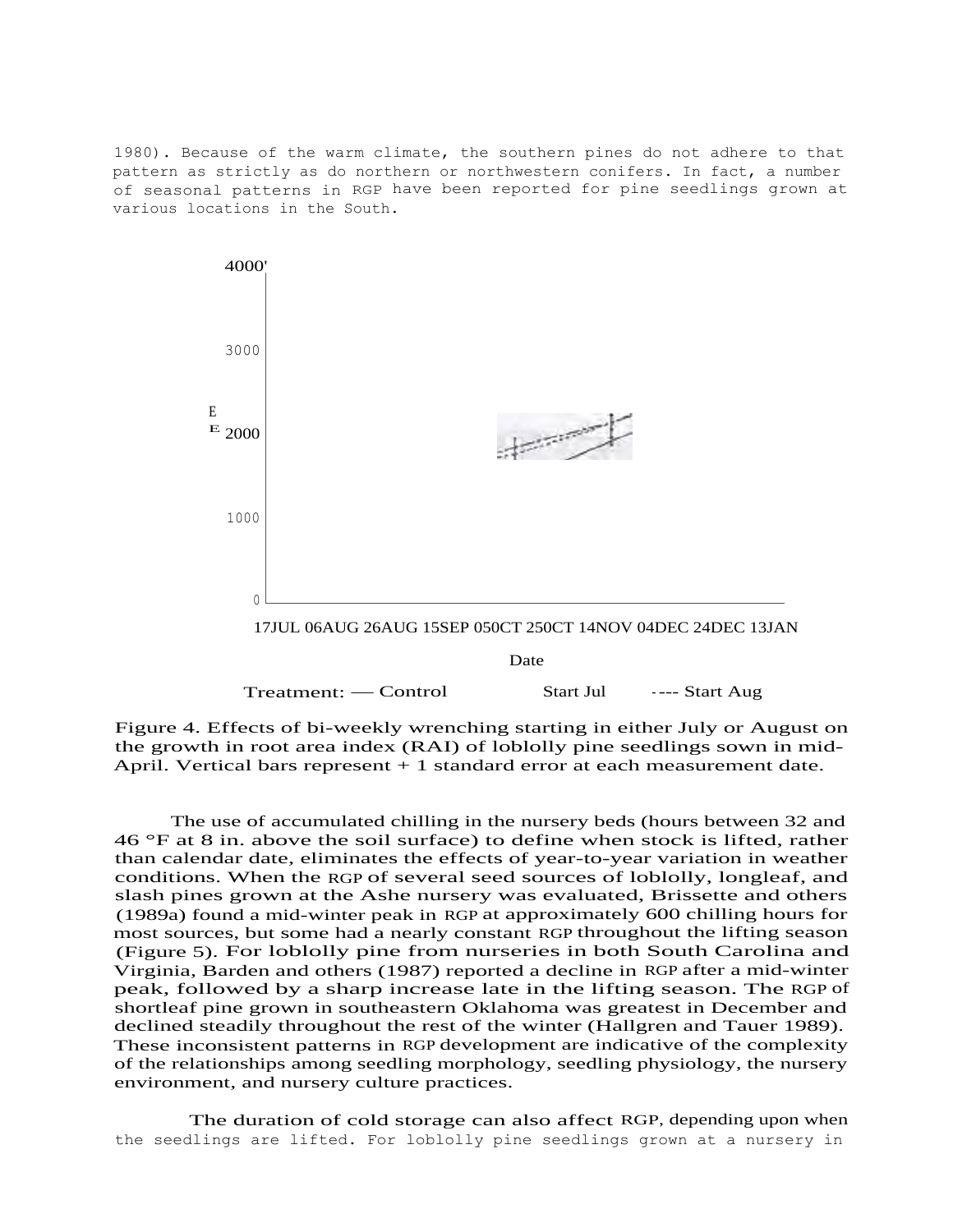southwestern Arkansas, Carlson (1985) found that storage for three weeks sharply reduced the RGP of stock lifted after 207 hours of chilling, but not after 734 chilling hours. Cold storage of seedlings lifted after about 600 chilling hours reduced the RGP of most of the seed sources of loblolly, longleaf, shortleaf, and slash pine seedlings grown at the Ashe nursery (Figure 5) (Brissette and others 1989a).



Figure 5. Effects of accumulated chilling hours (32-46 °F) and days in cold storage on the RGP (number of new roots > 1 cm long) of various seed sources growth at the W. W. Ashe nursery in southern Mississippi:  $A =$  mixture of several sources of loblolly pine;  $B =$ longleaf pine from northern Alabama;  $C -$ longleaf pine from Louisiana; D – mixture of Alabama and Florida slash pine (from Brissette and others 1989a).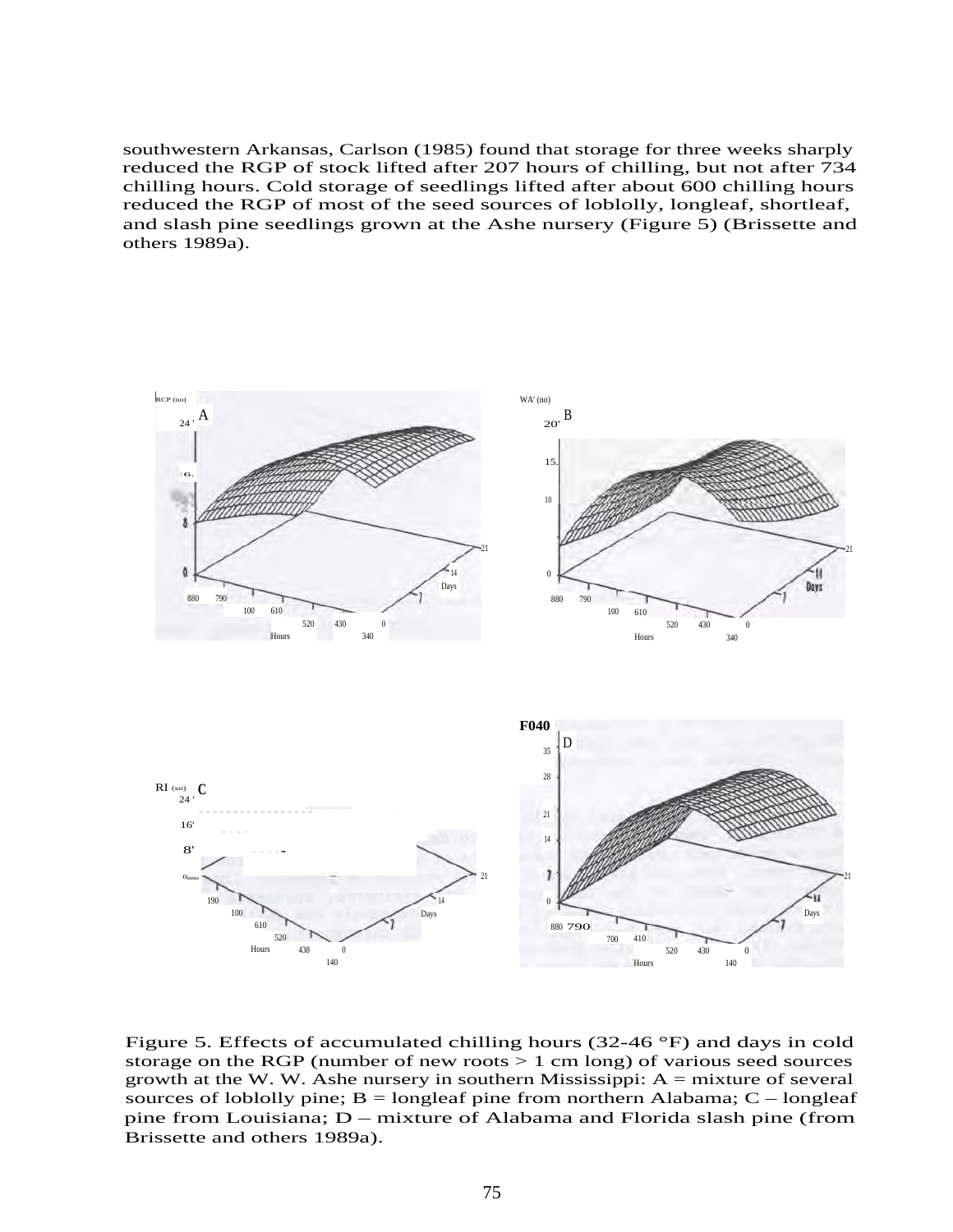Seedlings lifted much before or after their optimum lifting times are most likely to suffer a loss in root-system quality; those stored for any length of time before planting are especially likely to show negative effects (Garber and Mexal 1980). One of the reasons for a decline in seedling quality in storage is the presence of root pathogens. Mixing a fungicide with the clay slurry used to coat the roots before storage can control pathogens and markedly improve survival (Barnett and others 1988). The results have been especially dramatic for longleaf pine; without a fungicide its field survival declines rapidly with increasing storage duration.

> These varied results suggest that optimum lifting and storing procedures- -including the amount of accumulated chilling and its synergistic effects on the timing of lifting and duration of storing--vary by nursery, species, seed source, and sensitivity to root pathogens.

### CONCLUSIONS AND RECOMMENDATIONS

It is evident from the work on nursery practices that few generalities about their effects on root system development apply to all southern pine — nurseries. One generality that can be made is that reducing seedbed density improves root system morphology, whether it is measured as dry weight, volume, or number of lateral roots. The degree to which other nursery practices like fertilization, irrigation, and root culture influence roots depends on a number of other factors such as timing of application, chemical and physical properties of the soil, and nursery climate. Furthermore, all these factors can interact, making an interpretation of their effects on root system development and function much more difficult.

--•

Although a specific prescription for improving root quality may not be possible, a number of recommendations can be drawn from this review:

1. Reduce seedbed density to the lowest economically feasible for your nursery. This is best assured by knowing the germination rate for each seedlot and the expected losses for each location in the nursery. On the basis of that knowledge, sow for the desired density. If an "insurance factor" is needed, it is better to sow some extra seedbed length than to increase seedling density.

2. Fertilize to maintain healthy, vigorous seedlings. Use soil tests to determine how much P, K, and other nutrients are needed for a seedling crop. Do not over-fertilize with N; it stimulates shoot growth more than root growth and it probably has little effect on RGP. Furthermore, high levels of N and P in the soil can inhibit mycorrhizae development. Comparing fertilization records with appropriate plant nutrient analyses can help determine how much N is correct for your nursery. Applying N at an increasing rate rather than in equal amounts might improve root morphology and RGP at your nursery.

3. After germination is complete, monitor irrigation needs. Irrigate when seedlings need water, not on a fixed schedule. When seedlings have neared the desired height, reduce irrigation to induce moderate--not severe--water stress. Water stress is best monitored by measuring the xylem pressure potential (PMS) of the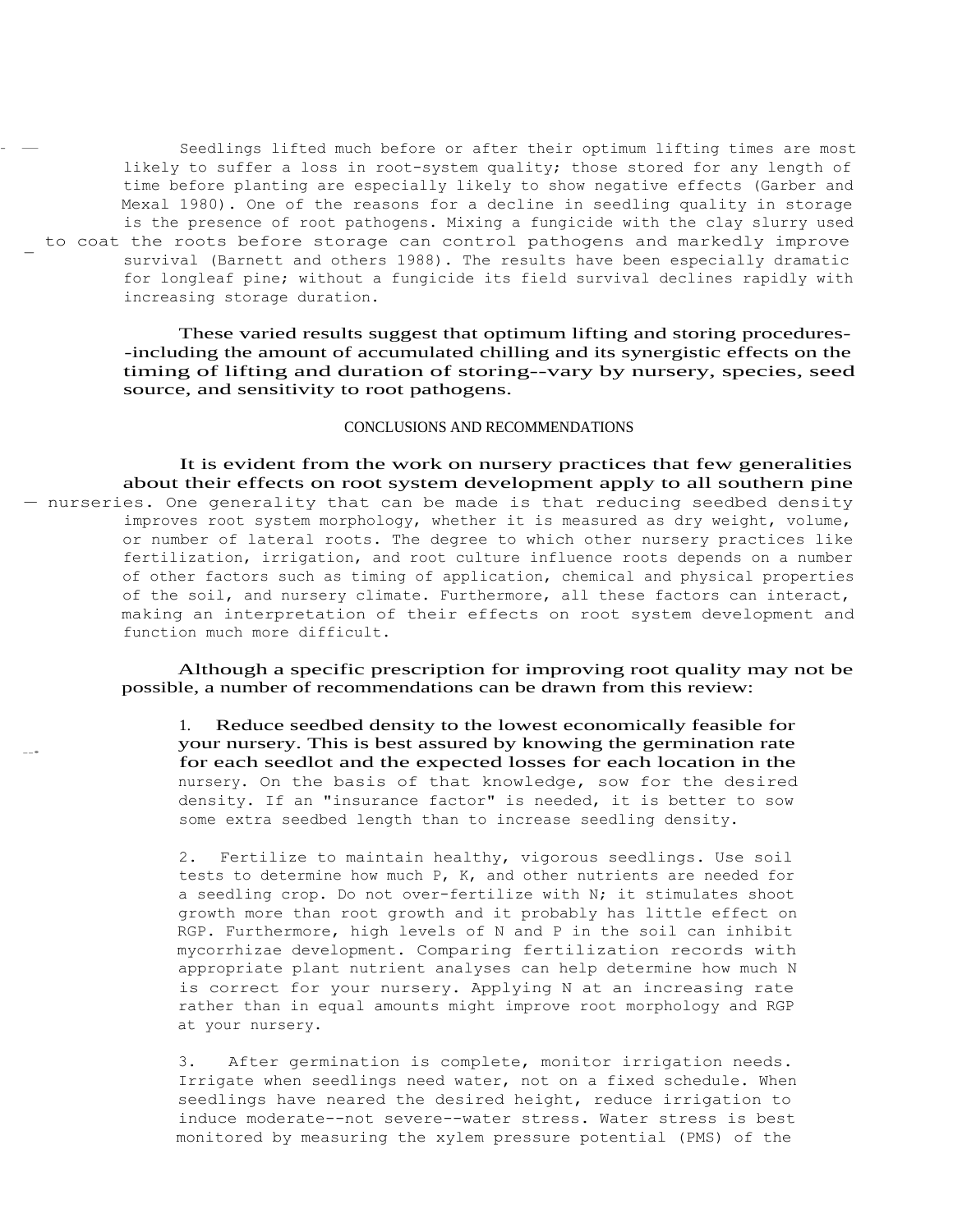seedlings themselves. PMS can be easily measured with a pressure chamber. A moderate water stress can be induced by withholding irrigation until average predawn PMS is no more than about 7 bars. Severe water stress can develop if predawn PMS is greater than about 10 bars. After shoot growth stops and buds set, fall irrigation may stimulate root development.

4. Determine your objectives for root culture practices: to control height growth, to improve root morphology, to do both of these, or just to make lifting easier. Any of these objectives may be appropriate depending on the species and the nursery. Undercutting followed by repeated wrenching may stimulate root development while inhibiting shoot growth.

5. Determine the optimum dates for lifting the various seedlots grown at your nursery using survival records or RGP test results. If possible, use accumulated chilling hours rather than calendar date to schedule lifting. The closer seedlings are lifted to their optimum lifting period, the longer they will maintain their quality in storage. Incorporating a fungicide--for example benomyl at 5% active ingredient (ai)--into the packing medium improves storability, especially of longleaf pine. Regardless of when seedlings are lifted or whether a fungicide is used in packing, it is always best if they are planted as quickly as possible.

In recent years, root systems have received increasing research emphasis. The results of that research are not always consistent, but the work has expanded our awareness of the importance of roots and the complexity of the interactions that determine root morphological and physiological quality.

### LITERATURE CITED

Baldwin, V. C.; Barney, C. W. 1976. Leaf water potential in planted ponderosa and lodgepole pines. Forest Science 22(3):344-350.

- Barden, Charles J.; Feret, Peter P.; Kreh, Richard E. 1987. Root growth potential and outplanting performance of loblolly pine seedlings raised at 2 nurseries. In: Phillips, Douglas R., ed. Proceedings, fourth biennial southern silvicultural research conference; 1986 November 4-6; Atlanta, GA. Gen. Tech. Rep. SE-42. Asheville, NC: U.S. Department of Agriculture, Forest Service, Southeastern Forest Experiment Station: 237-244.
- Barnett, J. P. 1982. Relating field performance of containerized longleaf and shortleaf pine to mycorrhizal inoculation and initial size. In: Proceedings, 7th North American forest biology workshop; 1982 July 26-28; Lexington, KY. Lexington, KY: University of Kentucky: 358-367.
- Barnett, James P.; Brissette, John C.; Kais, Albert G.; Jones, John P. 1988. Improving field performance of southern pine seedlings by treating with fungicides before storage. Southern Journal of Applied Forestry. 12(4):281- 285.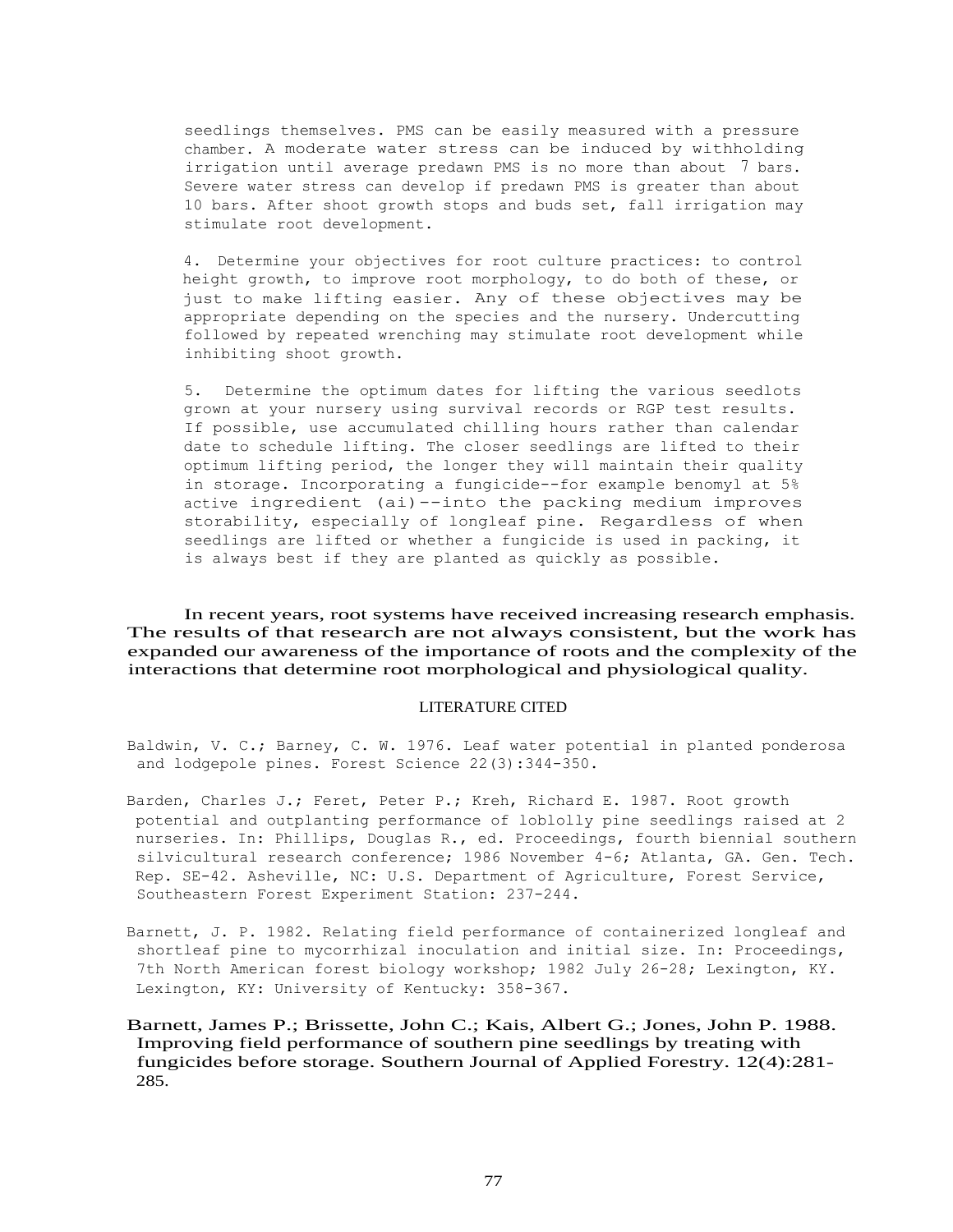- Bongarten, Bruce C.; Teskey, Robert O. 1987. Dry weight partitioning and its relationship to productivity in loblolly pine seedlings from seven sources. Forest Science. 33(2):255-267.
- Brissette, John C. 1990. Root growth, root function, and water relations of shortleaf pine (Pinus echinata Mill.) bare-root seedlings transplanted into different edaphic environments. Baton Rouge: Louisiana State University. 135 p. Ph.D. dissertation.
- Brissette, John C.; Barnett, James P.; Gramling, Charles L. 1989a. Root growth potential of southern pine seedlings grown at the W. W. Ashe nursery. In: Proceedings, southern forest nursery association; 1988 July 25-28; Charleston, SC. Columbia, SC: South Carolina Forestry Commission: 173-183.
- Brissette, John C.; Carlson, William C. 1987a. Effects of nursery density on shortleaf pine. In: Landis, Thomas D. compl. Meeting the challenge of the nineties: proceedings, intermountain forest nursery association; 1987 August 10-14; Oklahoma City, OK. Gen. Tech. Rep. RM-151. Fort Collins, CO: U.S. Department of Agriculture, Forest Service, Rocky Mountain Forest and Range Experiment Station: 36-41.
- Brissette, John C.; Carlson, William C. 1987b. Effects of nursery bed density and fertilization on the morphology, nutrient status, and root growth potential of shortleaf pine seedlings. In: Phillips, Douglas R., ed. Proceedings, fourth biennial southern silvicultural research conference; 1986 November 4-6; Atlanta, GA. Gen. Tech. Rep. SE-42. Asheville, NC: U.S. Department of Agriculture, Forest Service, Southeastern Forest Experiment Station: 198-205.
- Brissette, John C.; Roberts, Terrence C. 1984. Seedling size and lifting date effects on root growth potential of loblolly pine from two Arkansas nurseries. Tree Planters' Notes 35(1):34-38.
- Brissette, John C.; Tiarks, Allan E.; Carlson, William C. 1989b. Comparing the effects of equal versus increasing application rates of nitrogen on the quality of shortleaf pine seedlings. In: Miller, James H., ed. Proceedings, fifth biennial southern silvicultural research conference; 1988 November 1-3; Memphis, TN. Gen. Tech. Rep. SO-74. New Orleans, LA: U.S. Department of Agriculture, Forest Service, Southern Forest Experiment Station: 95-105.

# Carlson, W. C. 1985. Effects of natural chilling and cold storage on budbreak and root growth potential of loblolly pine (Pinus taeda L.). Canadian Journal of Forest Research. 15(4):651-656.

- Carlson, W. C. 1986. Root system considerations in the quality of loblolly pine seedlings. Southern Journal of Applied Forestry. 10(2):87-92.
- Chung, Hsu-Ho; Kramer, Paul J. 1975. Absorption of water and  $32P$  through suberized and unsuberized roots of loblolly pine. Canadian Journal of Forest Research. 5:229-235.
- DeWald, Laura E.; Feret, Peter P. 1988. Changes in loblolly pine seedling root growth potential, dry weight, and dormancy during cold storage. Forest Science. 34(1):41-54.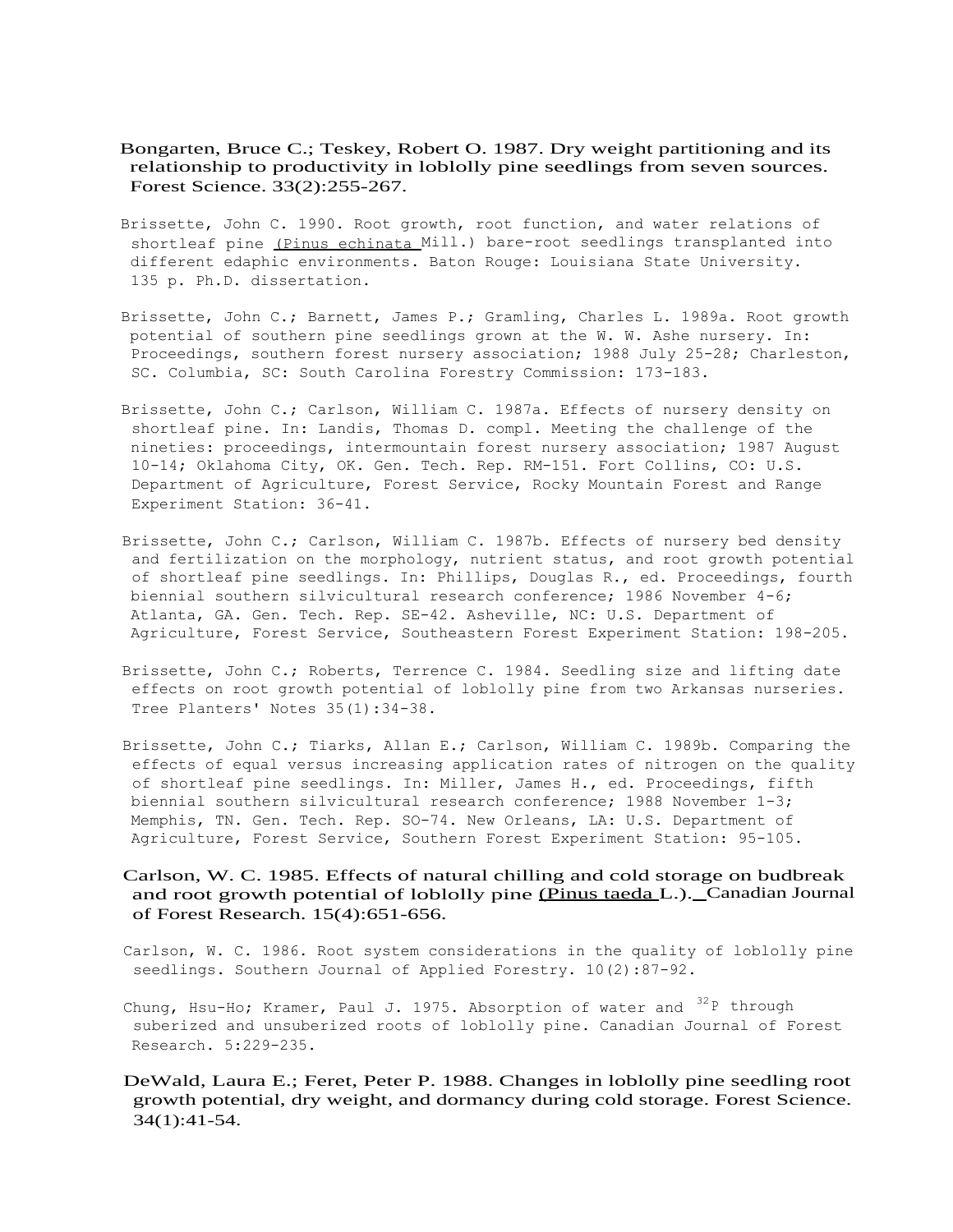- Dierauf, T. A.; Olinger, H. L. 1982. Loblolly pine undercutting, lateral root pruning, and top clipping study. Charlottesville, VA: Virginia Division of Forestry; Occasional Report 58. 6 p.
- Duryea, Mary L. 1990. Nursery fertilization and top pruning of slash pine seedlings. Southern Journal of Applied Forestry. 14(2):73-76.

# Feret, Peter P.; Kreh, Richard. 1986. Effect of undercutting on loblolly pine seedling size and its relation to root growth potential. Southern Journal of Applied Forestry. 10:24-27.

- Fowells, Harry A.; Krauss, Robert W. 1959. The inorganic nutrition of loblolly pine and Virginia pine with special reference to nitrogen and phosphorus. Forest Science. 5(1):95-112.
- Garber, Melvin, P.; Mexal, John G. 1980. Lift and storage practices: their impact on successful establishment of southern pine plantations. New Zealand Journal of Forestry Science 10(1):72-82.
- Garner, J. W.; Dierauf, T. A. 1976. Changes in loblolly pine seedling dry weight and top to root ratio between October and March. Charlottesville, VA: Virginia Division of Forestry; Occasional Report 50. 3 p.
- Hallgren, S. W.; Tauer, C. G. 1989. Root growth potential, first-year survival, and growth of shortleaf pine seedlings show effects of lift date, storage, and family. Southern Journal of Applied Forestry. 13(4):163-169.
- Hatchell; Glyndon E. 1985. Nursery cultural practices affect field performance of longleaf pine. In: South, David B. ed. Proceedings, international symposium on nursery management practices for the southern pines; 1985 August 4-9; Montgomery, AL. Auburn, AL: Auburn University: 148-156.
- Hennessey, T. C.; Dougherty, P. M. 1984. Characterization of the internal water relations of loblolly pine seedlings in response to nursery cultural treatments: implications for reforestation success. In: Duryea, Mary L.; Brown, Gregory N. eds. Seedling physiology and reforestation success. Dordrecht/Boston/London: Martinus Nijhoff/Dr W. Junk Publishers: chapter 10.
- Hinesley, L. Eric; Maki, T. E. 1980. Fall fertilization helps longleaf pine nursery stock. Southern Journal of Applied Forestry. 4(3):132-135.
- Huberman, M. A. 1940. Normal growth and development of southern pine seedlings in the nursery. Ecology 21(3):323-334.
- Hunt, Roderick; Nicholls, A. 0. 1986. Stress and the coarse control of growth and root-shoot partitioning in herbaceous plants. Oikos 47(2):149-158.
- Kormanik, Paul P. 1989. Frequency distribution of first-order lateral roots in forest tree seedlings: silvicultural implications. In: Miller, James H., ed. Proceedings, fifth biennial southern silvicultural research conference; 1988 November 1-3; Memphis, TN. Gen. Tech. Rep. SO-74. New Orleans, LA: U.S. Department of Agriculture, Forest Service, Southern Forest Experiment Station: 101-105.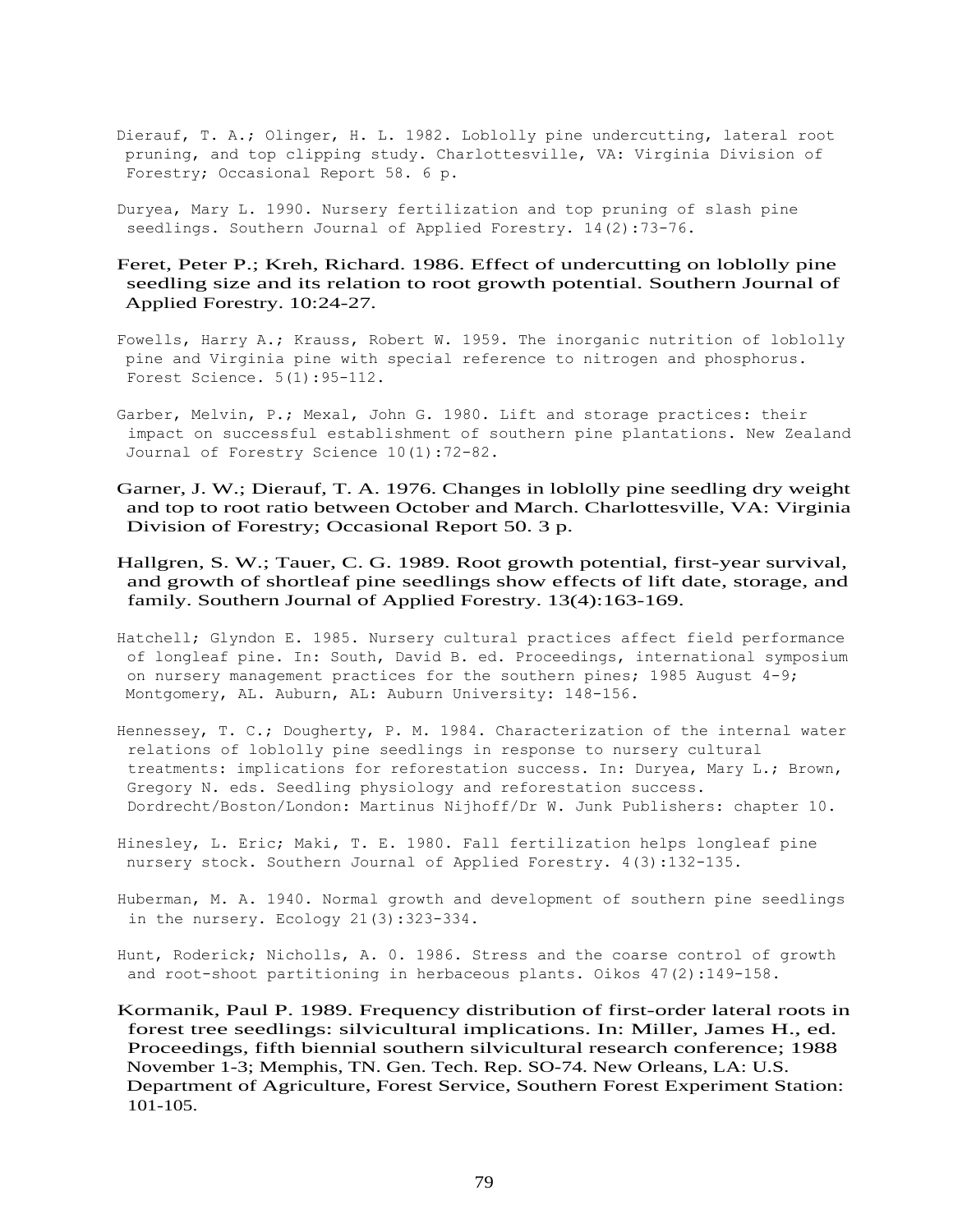- McGee, Charles E. 1963. A nutritional study of slash pine seedlings grown in sand culture. Forest Science. 9(4):461-469.
- Mexal, John G. 1981. Seedling bed density influences seedling yield and performance. In: Lantz, Clark W. ed. Proceedings, southern nursery conference; 1980 September 2-4; Lake Barkley, KY. Tech. Pub. SA-TP17. Atlanta, GA: U.S. Department of Agriculture, Forest Service, Southeaster Area: 89-95.
- Nambiar, E. K. Sadanandan. 1980. Root configuration and root regeneration in Pinus radiata seedlings. New Zealand Journal of Forestry Science. 10(1):249- 263.
- Nebgen, Russell J; Meyer, Joann F. 1985. Seed bed density, undercutting, and lateral root pruning effects on loblolly pine seedling morphology, field survival, and growth. In: South, David B. ed. Proceedings, international symposium on nursery management practices for the southern pines; 1985 August 4-9; Montgomery, AL. Auburn, AL: Auburn University: 136-147.
- Orlander, G. 1986. Effect of planting and scarification on the water relations in planted seedlings of Scots pine. Studia Forestalia Suecia 173. 17 p.
- Rietveld, W. J. 1989. Transplanting stress in bareroot conifer seedlings: its development and progression to establishment. Northern Journal of Applied Forestry 6:99-107.
- Ritchie, G. A.; Dunlap, J. R. 1980. Root growth potential: its development and expression in forest tree seedlings. New Zealand Journal of Forestry Science. 10(1):218-248.
- Rowan, Samuel J. 1985. Seedbed density affects performance of slash and loblolly pine in Georgia. In: South, David B. ed. Proceedings, international symposium on nursery management practices for the southern pines; 1985 August  $4-9$ ; Montgomery, AL. Auburn, AL: Auburn University: 126-135.
- Sands, R.; Fiscus, E. L.; Reid, C. P. P. 1982. Hydraulic properties of pine and bean roots with varying degrees of suberization, vascular differentiation and mycorrhizal infection. Australian Journal of Plant Physiology 9:559-569.

Shoulders, Eugene. 1965. Root pruning in southern pine nurseries. Tree Planters' Notes. No. 70:12-15.

- South, David B.; Larsen, Harry S.; Williams, Hans M.; Boyer, James N. 1989. Use of seedling size as a covariate for root growth potential studies. In: Miller, James H., ed. Proceedings, fifth biennial southern silvicultural research conference; 1988 November 1-3; Memphis, TN. Gen. Tech. Rep. SO-74. New Orleans, LA: U.S. Department of Agriculture, Forest Service, Southern Forest Experiment Station: 89-93.
- Switzer, G. L.; Nelson, L. E. 1963. Effects of nursery fertility and density on seedling characteristics, yield, and field performance of loblolly pine (Pinus taeda L.). Soil Science Society Proceedings. 27:461-464.